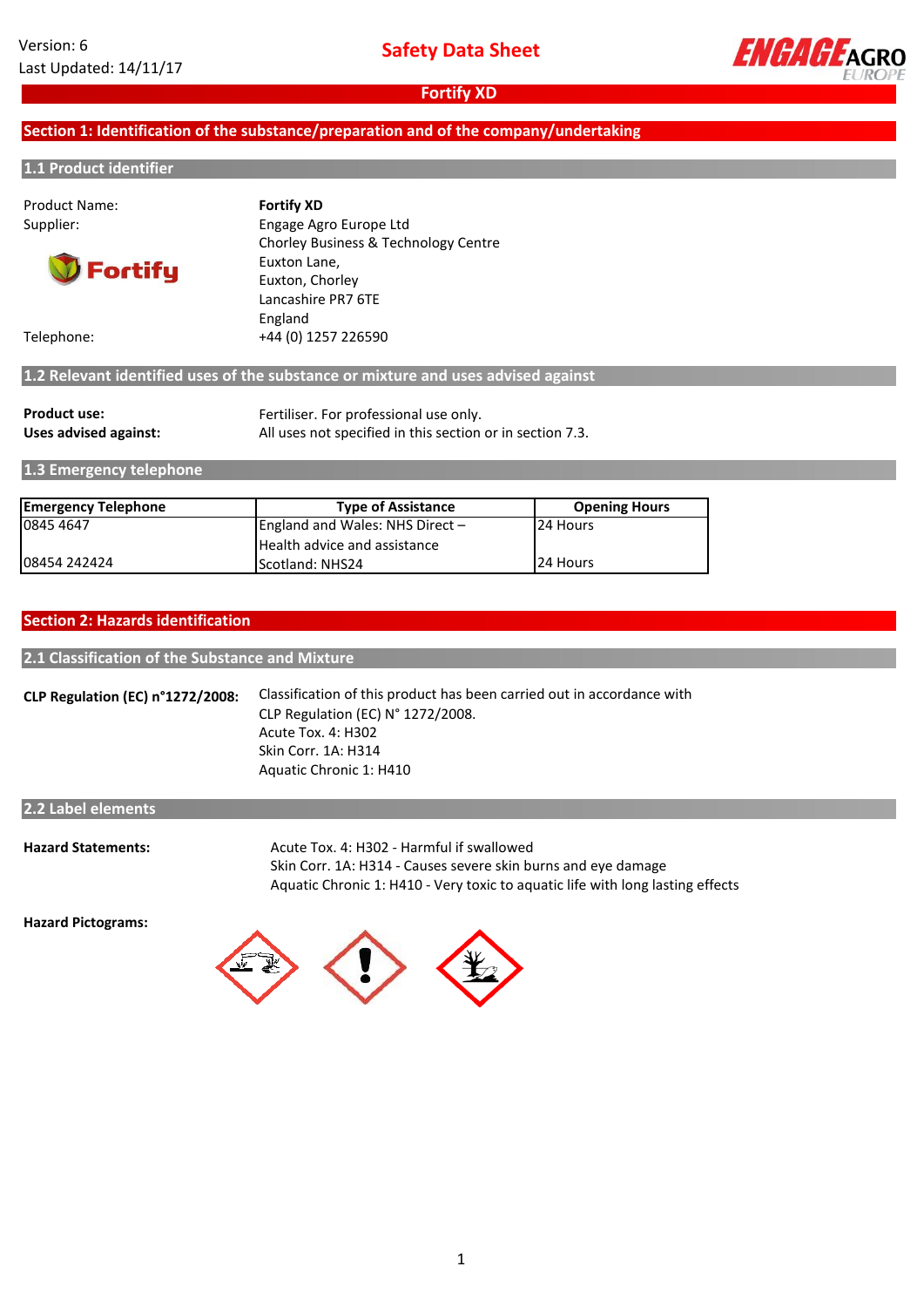| Version: 6             |
|------------------------|
| Last Updated: 14/11/17 |

**Safety Data Sheet**

**Fortify XD**



**Precautionary Statement: Disposal** P501 - Dispose of contents/container to an approved waste contractor. P391 - Collect spillage **Signal Words: Precautionary Statement: Prevention** P330 - Rinse Mouth **Precautionary Statement: Storage** P305+P351+P338 - IF IN EYES: Rinse cautiously with water for several minutes. Remove contact lenses if present and easy to do. Continue rinsing. P301+P312 - IF SWALLOWED: Call a POISON CENTRE/doctor if you feel unwell P405 - Store locked up Danger P301+P330+P331 - IF SWALLOWED: rinse mouth. Do NOT induce vomiting P260 - Do not breathe dust/fume/gas/mist/vapours/spray P264 - Wash hands and other contacted skin thoroughly P303+P361+P353 - IF ON SKIN (or hair): Take off immediately all contaminated clothing. Rinse skin with water/shower P363 - Wash contaminated clothing before reuse **Precautionary Statement: Response** P280 - Wear Protective gloves/protective clothing/eye protection/face protection P304+P340 - IF INHALED: remove person to fresh air and keep comfortable for breathing

**2.3 Other Hazards**

**Other Hazards** PBT not identified as a PBT substance

# **Section 3: Composition/information on ingredients**

#### **3.1 Mixtures**

### **In accordance with Annex II of Regulation (EC) n°1907/2006**

| Identification             | Chemical name/Classification                              |                                    | Concentration |
|----------------------------|-----------------------------------------------------------|------------------------------------|---------------|
| CAS: 5949-29-1             | <b>Citric Acid Monohydrate</b>                            |                                    |               |
| EC: 201-069-1              | Regulation 1272/2008                                      | Regulation 67/548/EEC / 1999/45/EC |               |
| Index: Non-applicable      | Eye Irrit. 2: H319                                        |                                    | 20-30%        |
| REACH: 01-2119457026-42    |                                                           | Xi; R36                            |               |
| Identification             | Chemical name/Classification                              |                                    | Concentration |
| CAS: 7446-20-0             | Zinc Sulphate Heptahydrate                                |                                    |               |
| EC: 231-793-3              | <b>Regulation 1272/2008</b>                               | Regulation 67/548/EEC / 1999/45/EC | 10-20%        |
| Index: Non-applicable      | Acute Tox. 4: H302, Eye Dam. 1: H318,                     |                                    |               |
| REACH: 01-2119474684-27    | Aquatic Chronic 1: H410                                   | Xn; R22 Xi; R41 N; R50/53          |               |
| Identification             | Chemical name/Classification                              |                                    | Concentration |
| CAS: 7758-99-8             | <b>Copper Sulphate Pentahydrate</b>                       |                                    |               |
| EC: 231-847-6              | Regulation 1272/2008                                      | Regulation 67/548/EEC / 1999/45/EC |               |
| Index: Non-applicable      | Acute Tox. 4: H302, Skin Irrit. 2: H315, Eye              |                                    | 1-10%         |
| REACH: 01-2119520566-40    | Irrit. 2: H319, Aquatic Acute 1: H400,                    |                                    |               |
|                            | Aquatic Chronic 1: H410                                   | Xn; R22 Xi; R36/38 N; R50/53       |               |
| Identification             | Chemical name/Classification                              |                                    | Concentration |
| <b>CAS: Non-Applicable</b> | <b>Cocamidopropyl Betain</b>                              |                                    |               |
| EC: Non-applicable         | <b>Regulation 1272/2008</b>                               | Regulation 67/548/EEC / 1999/45/EC | 1-10%         |
| Index: Non-applicable      |                                                           |                                    |               |
| REACH: Non-applicable      | Eye Dam. 1: H318, Aquatic Chronic 1: H412  Xi; R41 R52/53 |                                    |               |
| Identification             | Chemical name/Classification                              |                                    | Concentration |
| CAS: 67674-67-3            | Poly(oxy-1,2-ethanediyl), a[3-[1,3,3,3-tetramethyl-       |                                    |               |
| EC: 614-100-2              | 1[(trimethylsilyl)oxy]disiloxanyl]propyl]-w-hydroxy       |                                    |               |
| Index: Non-applicable      | Regulation 1272/2008                                      | Regulation 67/548/EEC / 1999/45/EC | $0.5 - 1%$    |
| REACH: Non-applicable      | Eye Irrit. 2: H319, Acute Tox. 4: H332,                   |                                    |               |
|                            | Aquatic Chronic 3: H412                                   |                                    |               |

Further Information: Product Shelf Life

Recommended shelf life 3 years from date of delivery.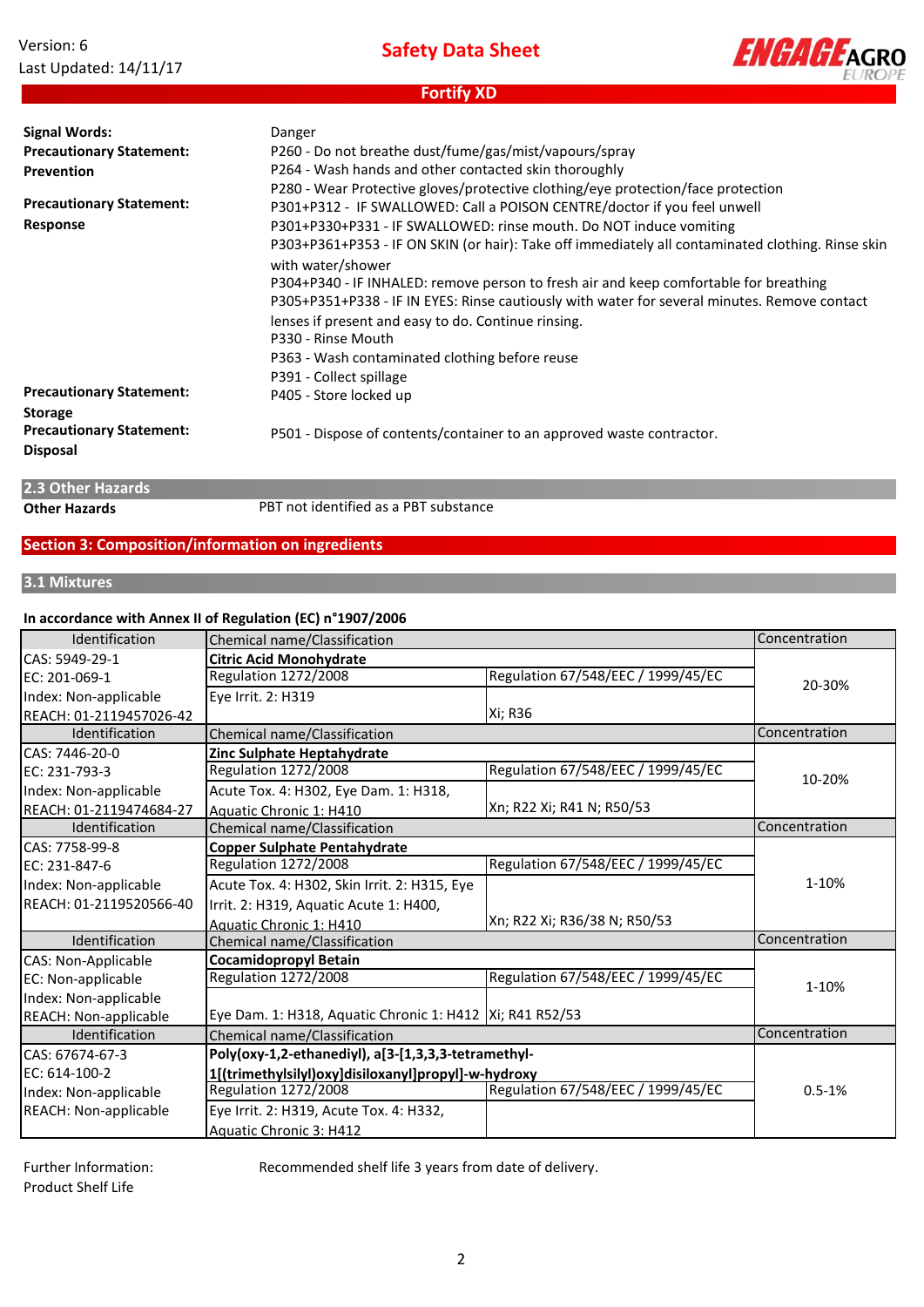

# **Section 4: First aid measures**

# **4.1 Description of first aid measures**

The symptoms resulting from intoxication can appear after exposure, therefore, in case of doubt, seek medical attention.

| By inhalation:<br>By skin contact: | Move the exposed person to fresh air.<br>Remove contaminated clothing. Wash with water and soap as a precaution.           |
|------------------------------------|----------------------------------------------------------------------------------------------------------------------------|
| By eye contact:                    | Rinse immediately with plenty of water for 15 minutes holding the eyelids open. Contact lenses                             |
| <b>By Ingestion:</b>               | should be removed.<br>DO NOT INDUCE VOMITING. Rinse mouth thoroughly. Drink plenty of water to dilute ingested<br>product. |
|                                    | 4.2 Most Important symptoms and effects, both acute and delayed:                                                           |

| <b>By Inhalation:</b>   | Causes burns                                  |
|-------------------------|-----------------------------------------------|
| <b>By Skin Contact:</b> | Causes burns                                  |
| By Eye contact:         | Causes burns. Risk of serious damage to eyes. |
| <b>By Ingestion:</b>    | Causes burns                                  |

### **4.3 Indication of any immediate medical attention and special treatment needed**

TREAT SYMPTOMATICALLY. If you feel unwell, seek medical advice. Show the label where possible. Show this safety data sheet to the doctor in attendance.

| By inhalation:          | Move the exposed person to fresh air. Seek medical attention if irritation or symptoms persist. Show                                                                                                                                                           |
|-------------------------|----------------------------------------------------------------------------------------------------------------------------------------------------------------------------------------------------------------------------------------------------------------|
| <b>By Skin Contact:</b> | this safety data sheet to the doctor in attendance.<br>Remove contaminated clothing immediately. Rinse immediately with plenty of water. Seek medical<br>attention if irritation or symptoms persist. Show this safety data sheet to the doctor in attendance. |
| <b>By Eye Contact:</b>  | Rinse immediately with plenty of water for 15 minutes holding the eyelids open. Contact lenses<br>should be removed. Rinse immediately with plenty of water. Seek medical attention. Show this                                                                 |
| By Ingestion:           | safety data sheet to the doctor in attendance.<br>Drink 1-2 glasses of water. Seek medical attention. Show this safety data sheet to the doctor in<br>attendance.                                                                                              |

| <b>Section 5: Fire-fighting measures</b>                  |                                                                                                                                                                                                                   |  |  |
|-----------------------------------------------------------|-------------------------------------------------------------------------------------------------------------------------------------------------------------------------------------------------------------------|--|--|
| 5.1 Extinguishing media                                   |                                                                                                                                                                                                                   |  |  |
|                                                           |                                                                                                                                                                                                                   |  |  |
| <b>Extinguishing media:</b>                               | This product is not flammable. Use fire extinguishing media appropriate for surrounding materials.                                                                                                                |  |  |
| 5.2 Special hazards arising from the substance or mixture |                                                                                                                                                                                                                   |  |  |
| <b>Exposure hazards:</b>                                  | Burning produces irritating, toxic and obnoxious fumes.                                                                                                                                                           |  |  |
| 5.3 Advice for firefighters                               |                                                                                                                                                                                                                   |  |  |
| <b>Advice for fire-fighters:</b>                          | Wear suitable respiratory equipment when necessary.                                                                                                                                                               |  |  |
| <b>Additional provisions:</b>                             | In the event of a fire and/or explosion do not breath fumes. Standard procedure for chemical fires.<br>Use extinguishing measures that are appropriate to local circumstances and the surrounding<br>environment. |  |  |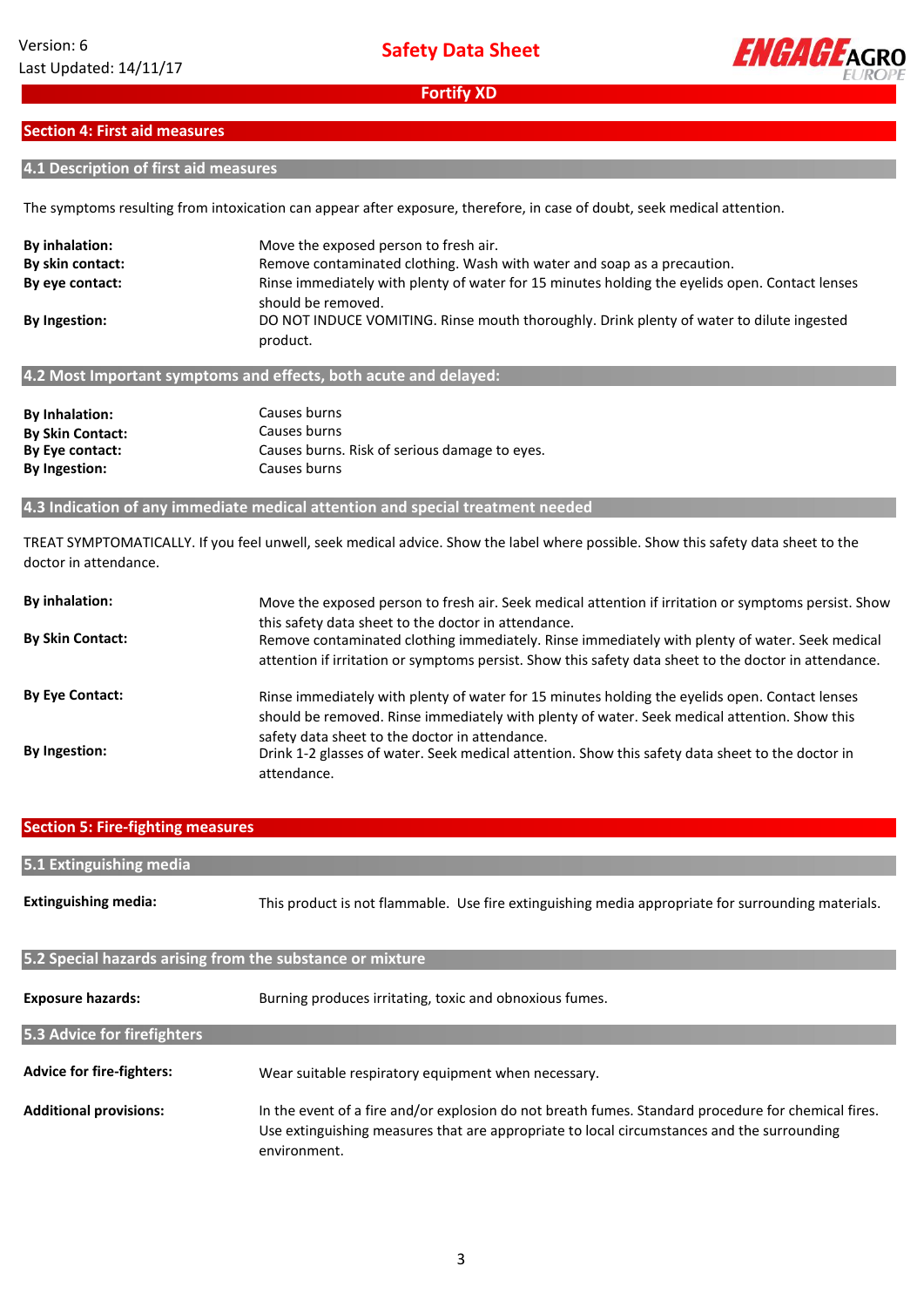

# **Section 6: Accidental release measures**

| 6.1 Personal precautions, protective equipment and emergency procedures |                                                                                                                                                                                                                                                |  |  |
|-------------------------------------------------------------------------|------------------------------------------------------------------------------------------------------------------------------------------------------------------------------------------------------------------------------------------------|--|--|
| <b>Personal precautions:</b>                                            | Wear suitable protective equipment.                                                                                                                                                                                                            |  |  |
| 6.2 Environmental precautions                                           |                                                                                                                                                                                                                                                |  |  |
| Environmental<br>precautions:                                           | Advise local authorities if large spills cannot be contained.                                                                                                                                                                                  |  |  |
| 6.3 Methods and material for containment and cleaning up                |                                                                                                                                                                                                                                                |  |  |
| Clean-up procedures:                                                    | For large spills: Absorb with inert, absorbent material. Sweep up. Transfer to suitable, labelled<br>containers for disposal. Clean spillage area thoroughly with plenty of water. For small spills: flush<br>down drain with plenty of water. |  |  |
| 6.4 Reference to other sections                                         |                                                                                                                                                                                                                                                |  |  |
| <b>Reference to other sections:</b>                                     | See section 2, 7, 8 and 13 for further information.                                                                                                                                                                                            |  |  |
| <b>Section 7: Handling and storage</b>                                  |                                                                                                                                                                                                                                                |  |  |
| 7.1 Precautions for safe handling                                       |                                                                                                                                                                                                                                                |  |  |
| <b>Precautions for safe handling:</b>                                   | Avoid contact with eyes and skin. Do not breathe vapours or spray mist. Adopt best manual handling<br>considerations when handling, carrying and dispensing.                                                                                   |  |  |
| 7.2 Conditions for safe storage, including any incompatibilities        |                                                                                                                                                                                                                                                |  |  |
| <b>General conditions for storage:</b>                                  | Store in a cool, dry area. Keep container tightly closed. Keep out of the reach of children. Store in<br>original container.                                                                                                                   |  |  |
| 7.3 Specific end use(s)                                                 |                                                                                                                                                                                                                                                |  |  |
| Specific end use(s):                                                    | No data is available for this product.                                                                                                                                                                                                         |  |  |

# **Section 8: Exposure controls/personal protection**

# **8.1 Control Parameters**

Substances whose occupational exposure limits have to be monitored in the work environment.

### **DNEL (Workers):**

| Zinc Sulphate Heptahydrate | Long-term - inhalation - Systemic effects | 1 mg/m3             |
|----------------------------|-------------------------------------------|---------------------|
| Zinc Sulphate Heptahydrate | Long-term - dermal - Systemic effects     | $8.3 \text{ mg/kg}$ |

#### **DNEL (General population):**

| Zinc Sulphate Heptahydrate | Long-term - inhalation - Systemic effects | $1.3 \text{ mg/m}$  |
|----------------------------|-------------------------------------------|---------------------|
| Zinc Sulphate Heptahydrate | Long-term - dermal - Systemic effects     | $8.3 \text{ mg/kg}$ |
| Zinc Sulphate Heptahydrate | Long-term - oral- Systemic effects        | $0.38$ mg/kg        |

**PNEC:**

Non applicable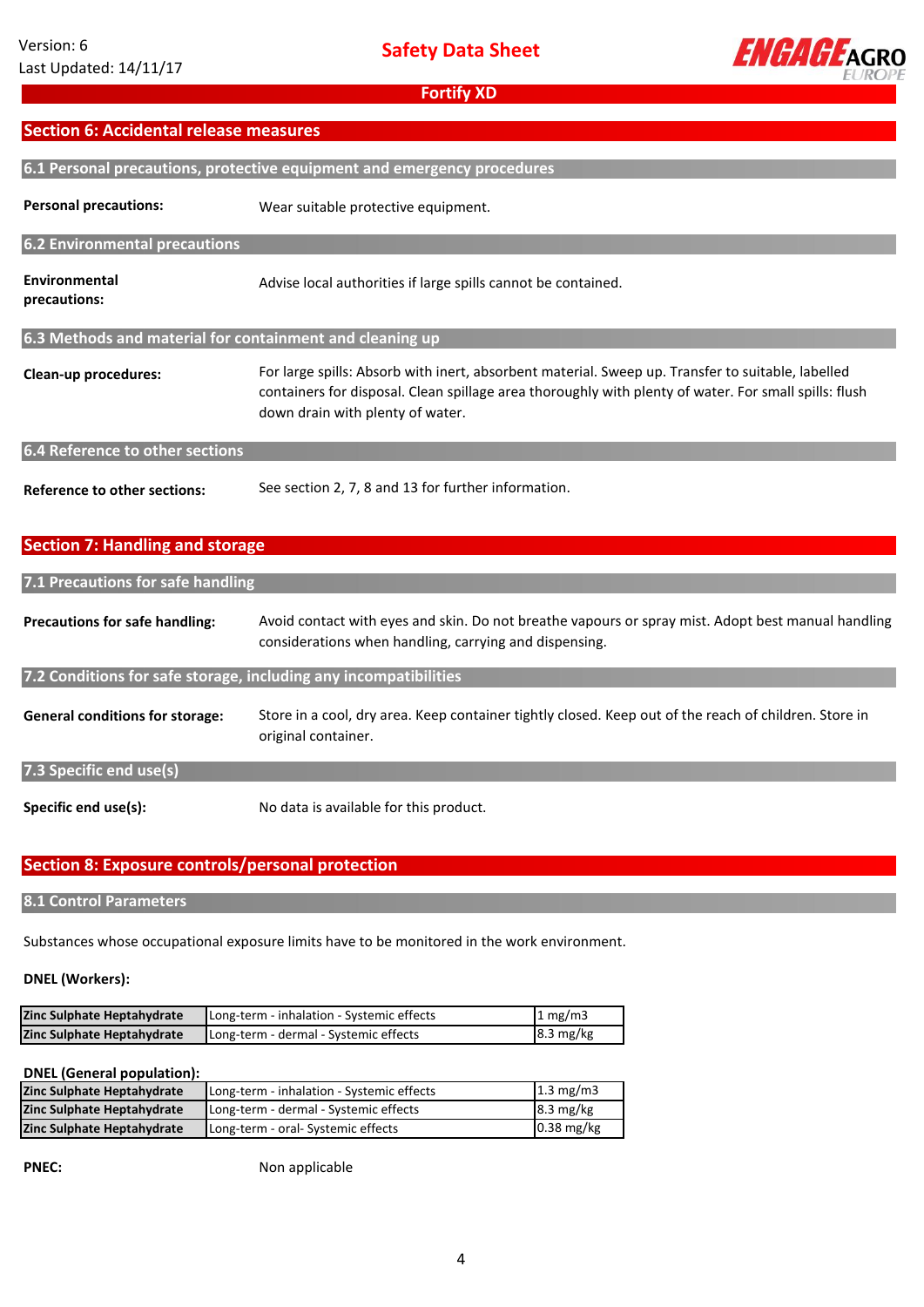

### **8.2 Exposure controls**



### **A - General security and hygiene measures in the work place**

Adopt best Manual Handling considerations when handling, carrying and dispensing. Avoid contact with skin and eyes. Handle in accordance with good industrial hygiene and safety practice. Use appropriate personal protective equipment. Wear suitable protective clothing and eye/face protection.

### **B - Specific Respiratory Protection**

No personal respiratory protective equipment normally required. In case of insufficient ventilation wear suitable respiratory equipment.

### **C - Specific protection for the hands**

Wear Rubber gloves.

### **D - Ocular and facial protection**

Avoid contact with eyes. If splashes are likely to occur wear safety glasses with side shields.

### **E - Bodily protection**

Wear suitable protective clothing.

### **Environmental exposure controls:**

In accordance with the community legislation for the protection of the environment it is recommended to avoid environmental spillage of both the product and its container.

### **Volatile organic compounds**

Non-applicable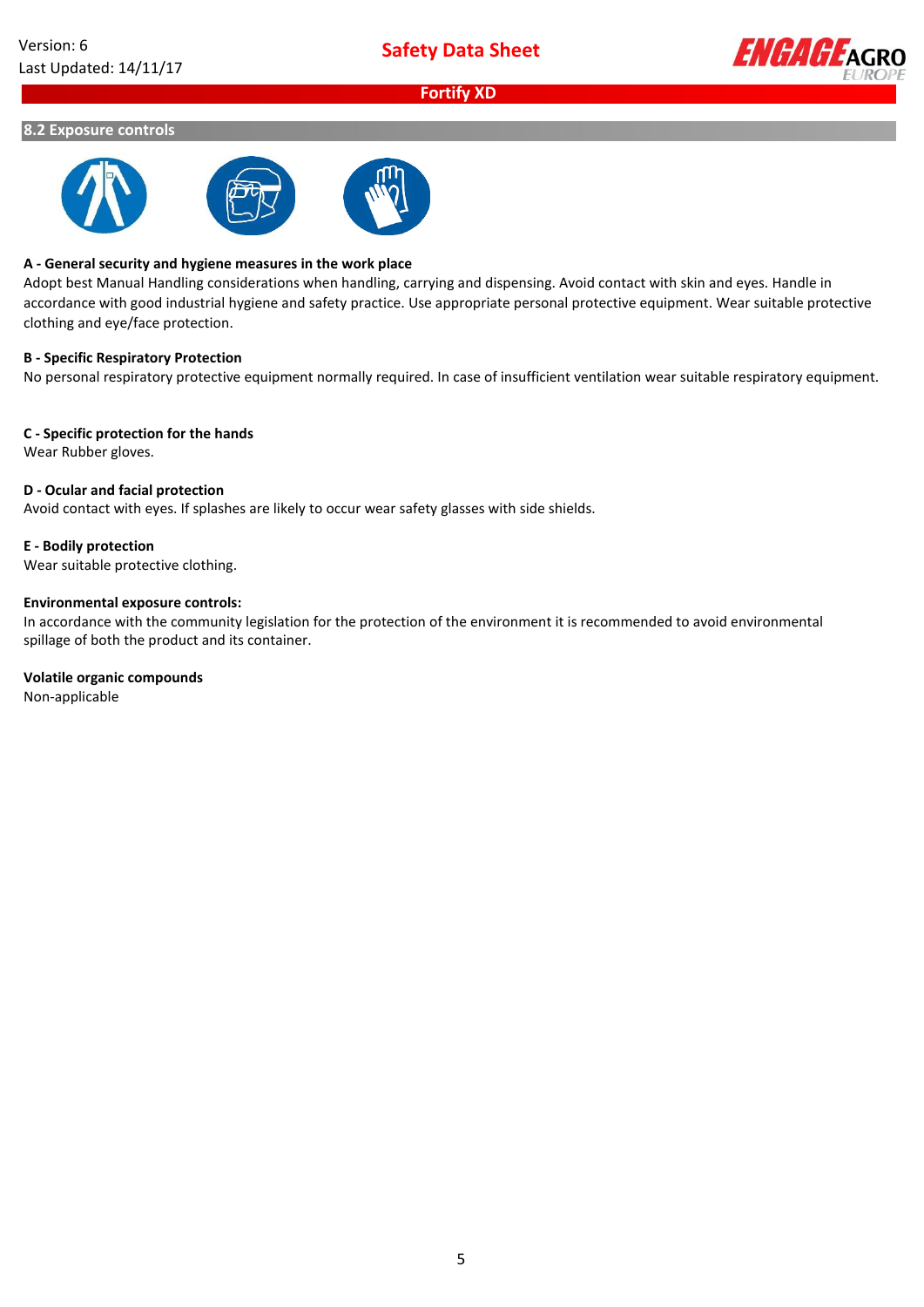

# **Section 9: Physical and chemical properties**

**9.1 Information on basic physical and chemical properties**

| Appearance:               | Liquid                         |
|---------------------------|--------------------------------|
| Colour:                   | Blue                           |
| Odour:                    | Odourless                      |
| Relative density:         | $1.27 - 1.3$ g/cm <sup>3</sup> |
| Partition coefficient:    | No data available              |
| Autoignition temperature: | No data available              |
| Melting point:            | No data available              |
| Initial boiling point:    | No data available              |
| Evaporation rate:         | No data available              |
| Flammability (solid, gas) | No data available              |
| Vapour pressure:          | No data available              |
| Vapour density:           | No data available              |
| Explosive properties:     | No data available              |
| Oxidising properties:     | No data available              |
| Odour threshold:          | No data available              |
| Viscosity:                | < 50 centipoise                |
| pH:                       | ≈ 1                            |
| Solubility:               | Soluble in water               |

# **9.2 Other Information**

| Conductivity:                    | INo data available |
|----------------------------------|--------------------|
| Surface tension:                 | INo data available |
| Gas group:                       | INo data available |
| Benzene content:                 | INo data available |
| Lead content:                    | INo data available |
| VOC (Volatile organic compounds) | INo data available |

# **Section 10: Stability and reactivity**

#### **10.1 Reactivity**

**Reactivity:**

Stable under normal conditions. No specific reactivity hazards associated with this product.

# **10.2 Chemical stability**

**Chemical stability:** Stable under normal conditions. No particular stability concerns.

### **10.3 Possibility of hazardous reactions**

**Hazardous reactions:**

Strong acids. Strong oxidising agents.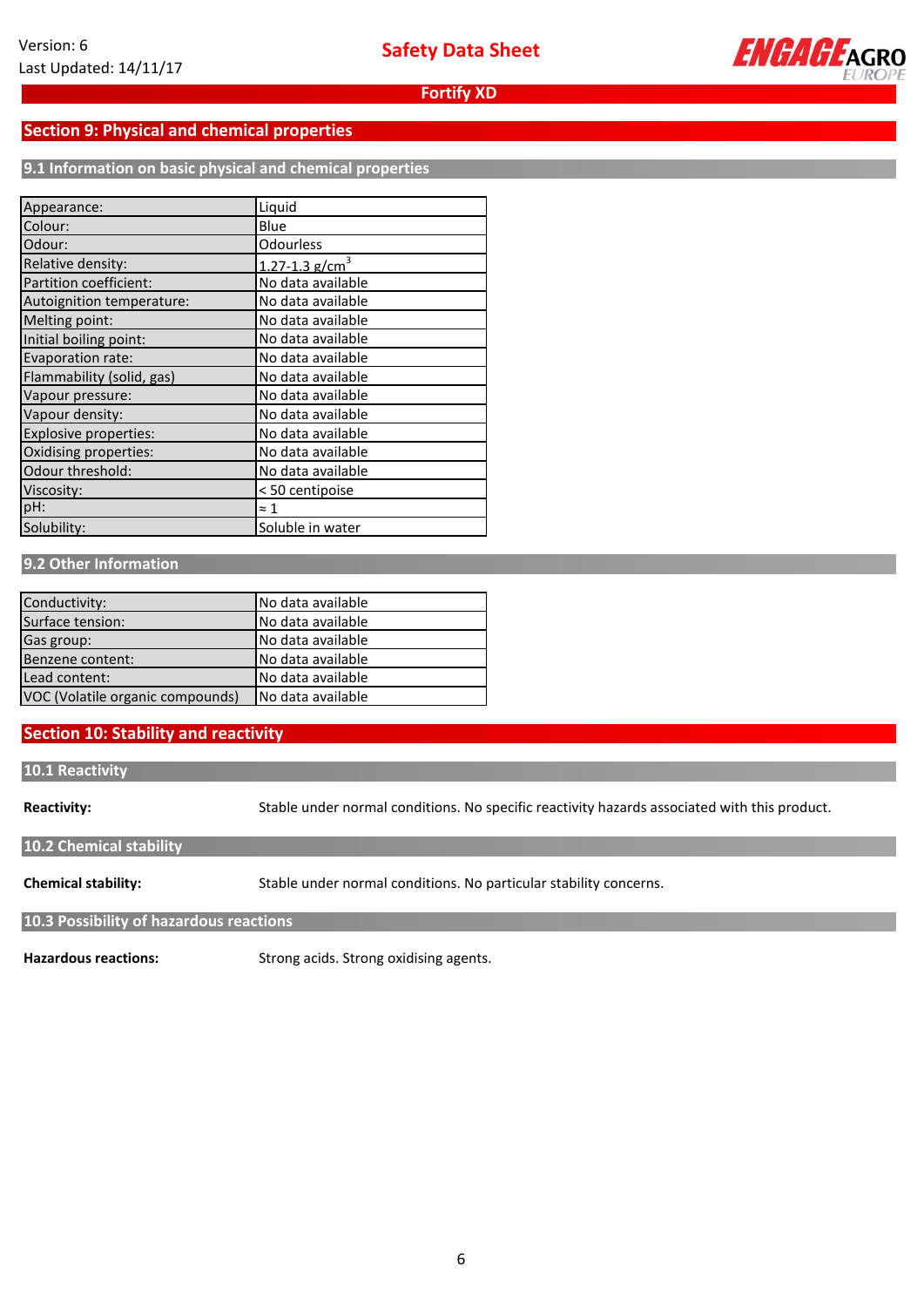| Version: 6             |
|------------------------|
| Last Updated: 14/11/17 |

**Safety Data Sheet**



| <b>Fortify XD</b>                                                     |                                                                                                                                                                                                |  |  |  |
|-----------------------------------------------------------------------|------------------------------------------------------------------------------------------------------------------------------------------------------------------------------------------------|--|--|--|
| 10.4 Conditions to avoid                                              |                                                                                                                                                                                                |  |  |  |
| <b>Conditions to avoid:</b>                                           | Protect from frost                                                                                                                                                                             |  |  |  |
| 10.5 Incompatible materials                                           |                                                                                                                                                                                                |  |  |  |
| Incompatible materials:                                               | No incompatible groups noted.                                                                                                                                                                  |  |  |  |
| 10.6 Hazardous decomposition products                                 |                                                                                                                                                                                                |  |  |  |
| <b>Haz. Decomposition Products:</b>                                   | No hazardous decomposition products when stored and handled correctly. Burning produces<br>irritating, toxic and obnoxious fumes.                                                              |  |  |  |
| <b>Section 11: Toxicological information</b>                          |                                                                                                                                                                                                |  |  |  |
|                                                                       |                                                                                                                                                                                                |  |  |  |
| 11.1 Information on toxicological effects                             |                                                                                                                                                                                                |  |  |  |
| Respiratory or skin sensitisation:<br>Repeated or prolonged exposure: | Not anticipated under normal conditions of use. Causes burns.<br>Causes burns. Prolonged contact may cause defatting of the skin. Danger of serious damage to<br>health by prolonged exposure. |  |  |  |
| 11.2 Specific toxicology information on the substances                |                                                                                                                                                                                                |  |  |  |
| No data available                                                     |                                                                                                                                                                                                |  |  |  |
| <b>Section 12: Ecological information</b>                             |                                                                                                                                                                                                |  |  |  |

# **12.1 Toxicity**

No data available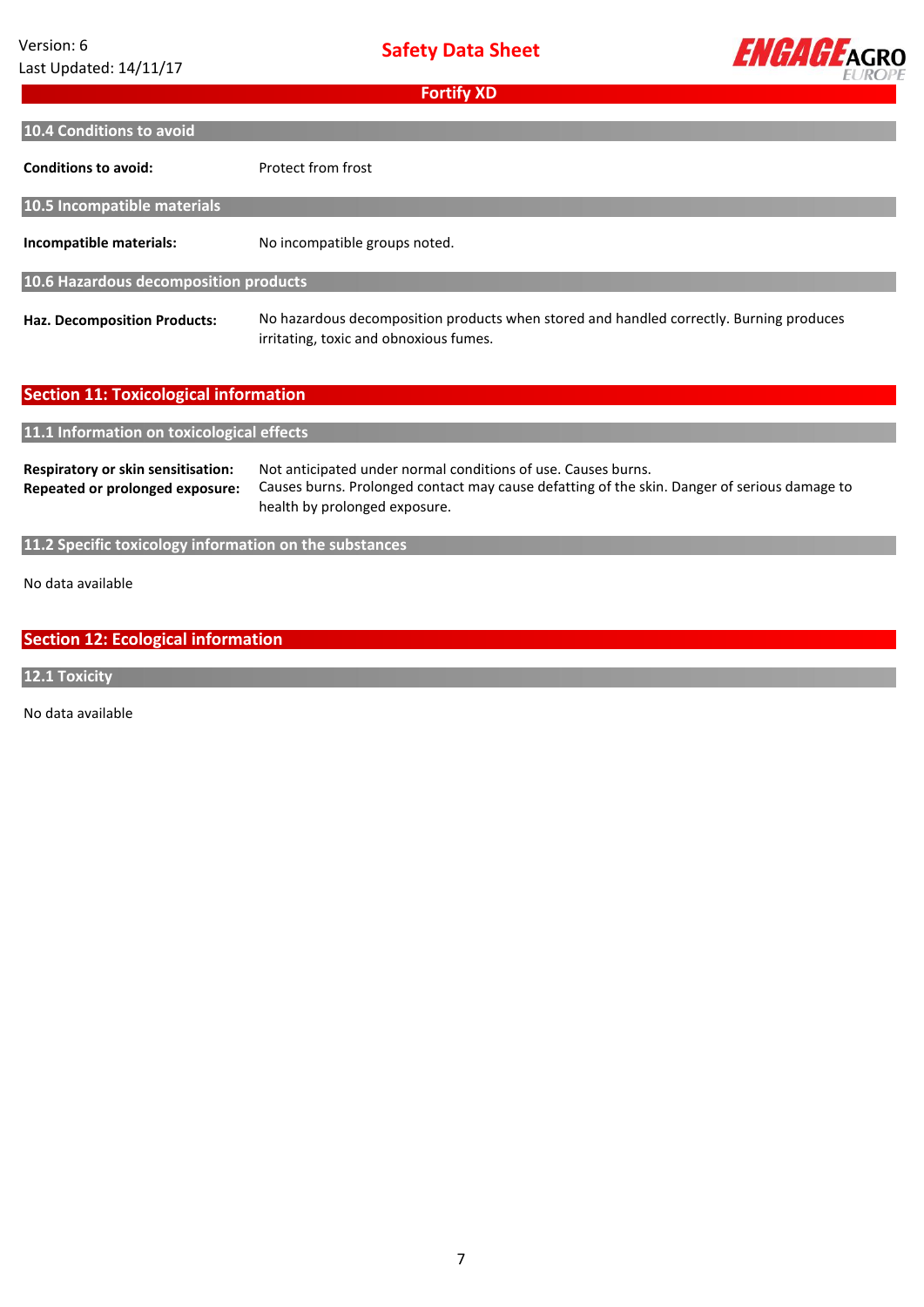

### **12.2 Persistence and degradability**

Substance biodegrades at a moderate rate and inherently biodegradable according to the OECD guidelines.

**12.3 Bioaccumulative potential**

No data available

**12.4 Mobility in soil**

No data available

**12.5 Results of PBT and vPvB assessment**

No data available

**12.6 Other adverse effects**

None described

**Waste treatment methods: Disposal of packaging: 13.1 Waste treatment methods** Dispose of waste and residues in accordance with local authority requirements. Do not reuse empty containers. Dispose of empty container in compliance with local and national **Section 13: Disposal considerations**

regulations.

8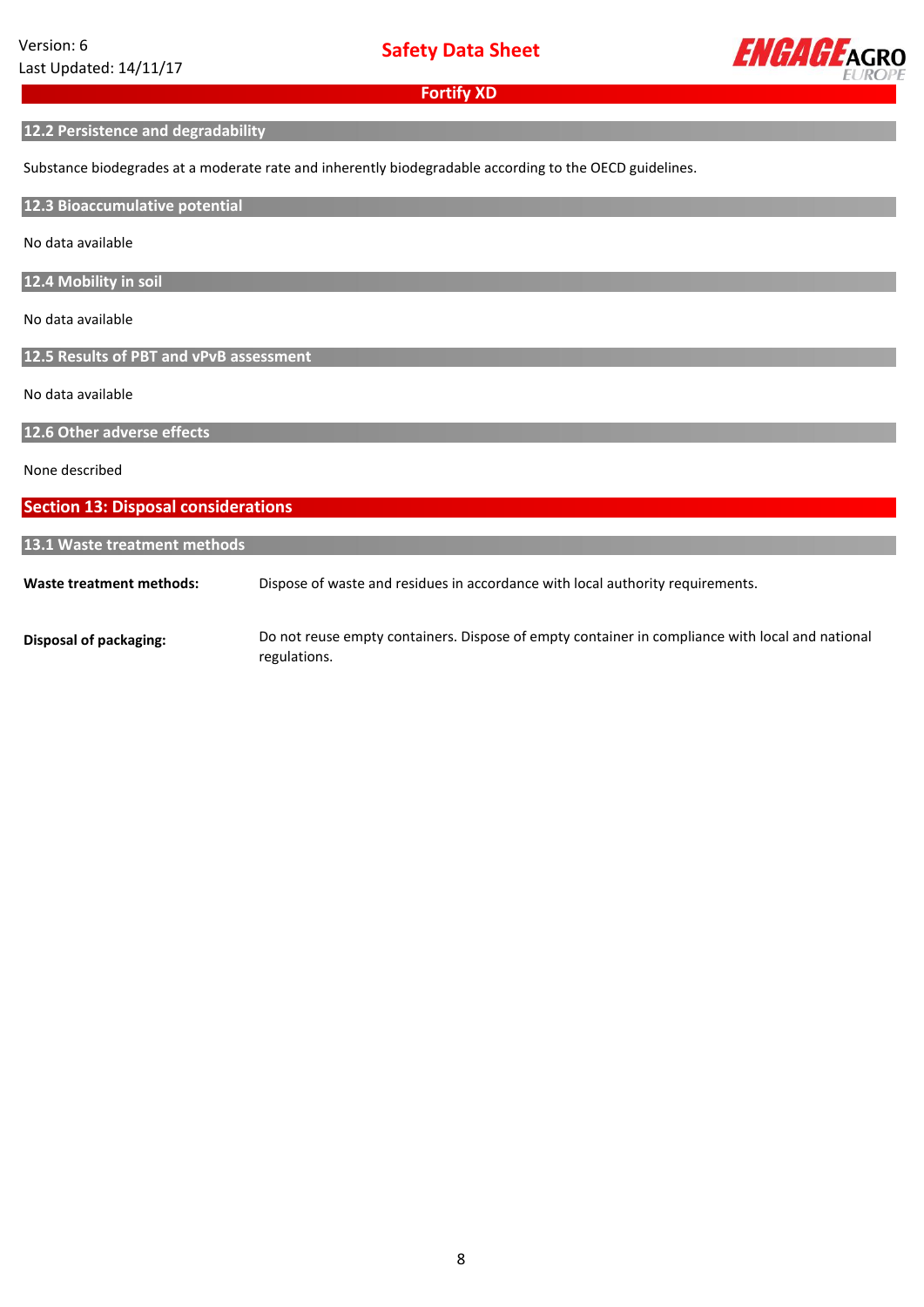

# **Section 14: Transport information**

| Transport of dangerous goods by land<br>With regard to ADR 2015 and RID 2015: |                             | Transport of dangerous goods by sea       |                             |
|-------------------------------------------------------------------------------|-----------------------------|-------------------------------------------|-----------------------------|
|                                                                               |                             | With regard to IMDG 37-14                 |                             |
| 14.1 - UN number:                                                             | <b>UN1760</b>               | 14.1 - UN number:                         | <b>UN1760</b>               |
| 14.2 - UN proper shipping name:                                               | CORROSIVE LIQUID, N.O.S.    | 14.2 - UN proper shipping name:           | CORROSIVE LIQUID, N.O.S.    |
|                                                                               | (contains zinc sulphate and |                                           | (contains zinc sulphate and |
|                                                                               | copper sulphate)            |                                           | copper sulphate)            |
| 14.3 - Transport hazard class(es):                                            | ADR/RID:8                   | 14.3 - Transport hazard class(es)         | IMDG: 8                     |
| Labels:                                                                       | 8                           |                                           | Labels: Non-applicable      |
| 14.4 - Packing group                                                          | Ш                           | 14.4 - Packing group                      | Ш                           |
| 14.5 - Dangerous for the env.:                                                | Yes                         | 14.5 - Dangerous for the env.:            | Yes                         |
| 14.6 - Special precautions for user                                           |                             | 14.6 - Special precautions for user:      |                             |
| Special regulations: Hazard ID 80                                             |                             | Special regulations: Non-applicable       |                             |
| Tunnel restriction code: Category E                                           |                             | EmS codes: F-A-S-B                        |                             |
| Physico-Chemical properties: See section 9                                    |                             | Physico-chemicalproperties: See section 9 |                             |
| Limited Quantities: Non-applicable                                            |                             | Limited quantities: Non-applicable        |                             |
| 14.7 - Transport in bulk according                                            |                             | 14.7 - Transport in bulk according to     |                             |
| to Annex II of Marpol and IBC Code:                                           | Non-applicable              | Annex II of Marpol and IBC code:          | Non-applicable              |
| Transport of dangerous goods by air                                           |                             |                                           |                             |
| With regard to IATA/ICAO 2015:                                                |                             |                                           |                             |
| 14.1 - UN number:                                                             | <b>UN1760</b>               |                                           |                             |
| 14.2 - UN proper shipping name:                                               | CORROSIVE LIQUID, N.O.S.    |                                           |                             |
|                                                                               | (contains zinc sulphate and |                                           |                             |
|                                                                               | copper sulphate)            |                                           |                             |
| 14.3 - Transport hazard class(es):                                            | <b>IATA 8</b>               |                                           |                             |
| Labels:                                                                       | Non-applicable              |                                           |                             |
| 14.4 - Packing group                                                          | Ш                           |                                           |                             |
| 14.5 - Dangerous for the environment:                                         | No                          |                                           |                             |
| 14.6 - Special precautions for user                                           |                             |                                           |                             |
| Physico-Chemical properties: See section 9                                    |                             |                                           |                             |
| 14.7 - Transport in bulk according                                            |                             |                                           |                             |
| to Annex II of Marpol and IBC Code:                                           | Non-applicable              |                                           |                             |
| Packing instruction (Cargo): 856                                              |                             |                                           |                             |
| Maximum quantity: 60 L                                                        |                             |                                           |                             |
| Packing instruction (Passenger) 852                                           |                             |                                           |                             |
| Maximum quantity: 5 L                                                         |                             |                                           |                             |
|                                                                               |                             |                                           |                             |

# **Section 15: Regulatory information**

**15.1 Safety, health and environmental regulations/legislation specific for the substance or mixture**

### **Specific regulations:**

REGULATION (EC) No 1907/2006 OF THE EUROPEAN PARLIAMENT AND OF THE COUNCIL of 18 December 2006 concerning the Registration, Evaluation, Authorisation and Restriction of Chemicals (REACH), establishing a European Chemicals Agency, amending Directive 1999/45/EC and repealing Council Regulation (EEC) No 793/93 and Commission Regulation (EC) No 1488/94 as well as Council Directive 76/769/EEC and Commission Directives 91/155/EEC, 93/67/EEC, 93/105/EC and 2000/21/EC.

COMMISSION REGULATION (EU) No 453/2010 of 20 May 2010 amending Regulation (EC) No 1907/2006 of the European Parliament and of the Council on the Registration, Evaluation, Authorisation and Restriction of Chemicals (REACH), establishing a European Chemicals Agency, amending Directive 1999/45/EC and repealing Council Regulation (EEC) No 793/93 and Commission Regulation (EC) No 1488/94 as well as Council Directive 76/769/EEC and Commission Directives 91/155/EEC, 93/67/EEC, 93/105/EC and 2000/21/EC.